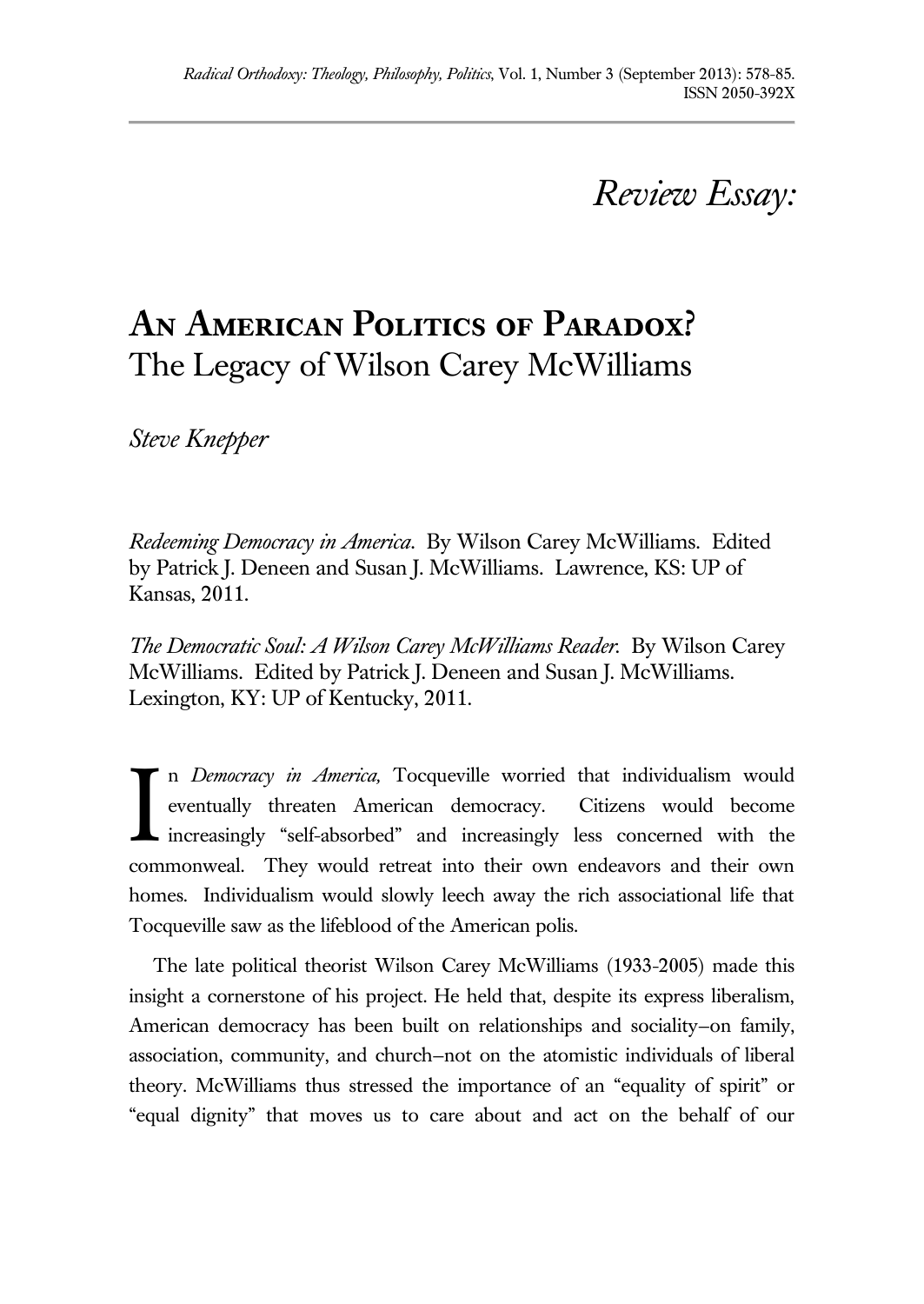neighbors, fellow citizens, and the common good.<sup>1</sup> McWilliams claimed that such an equality of spirit long animated American life, but has been in decline:

Throughout American history, equality—with all its ancient heritage and associations—has rivaled liberty, the gonfalon of modernity. But their political battles have been fought on a modern field and by rules that the framers devised. Gradually, equality has retreated. Even those who are attracted find it an increasingly stern ideal, for equality is distant from our present life, demanding sacrifice, patience, and devotion, and all of these qualities are in short supply in our contemporary life.<sup>2</sup>

The gradual erosion of equality of spirit has contributed to our current predicament, one warned against by Tocqueville, in which "the associations to which Americans have turned for identity and meaning—love, the family, and communities of all sorts–are increasingly weak and short-lived."<sup>3</sup> In a time when "power must expand to answer power," the fragile ecosystem of associations has been increasingly dominated or usurped by the "superpowers" of corporation and state.<sup>5</sup> It has been further undercut by mass media and marketing, which can be "effective instruments of control."<sup>6</sup>

McWilliams was often critical of the American founding's debt to liberal individualism. He claims that "Democratic citizenship requires that we love our fellows enough to sacrifice for them, when necessary abridging our natural rights to liberty, life, and property out of a sense of civic obligation."<sup>7</sup> McWilliams's equality ties individual rights to social and civic duties. It is not an "equal treatment founded in a combination of individualism, self-concern, and felt

<sup>1</sup> Wilson Carey McWilliams, *The Democratic Soul: A Wilson Carey McWilliams Reader*, ed. Patrick J. Deneen and Susan J. McWilliams (Lexington, KY: University Press of Kentucky, 2011), 27.

<sup>2</sup> Ibid., 32.

<sup>3</sup> Ibid., 33. The classic study of this trend is Robert Putnam's *Bowling Alone: The Collapse and Revival of American Community* (New York: Simon & Schuster, 2000). For Alexis de Tocqueville, see *Democracy in America*, trans. Harvey C. Mansfield and Delba Winthrop (Chicago: University of Chicago Press, 2000).

<sup>4</sup> McWilliams, *The Democratic Soul*, 212.

<sup>5</sup> Ibid., 212.

<sup>6</sup> Ibid., 214.

<sup>7</sup> Wilson Carey McWilliams, *Redeeming Democracy in America*, ed. Patrick J. Deneen and Susan J. McWilliams (Lawrence, KS: University Press of Kansans, 2011), 60.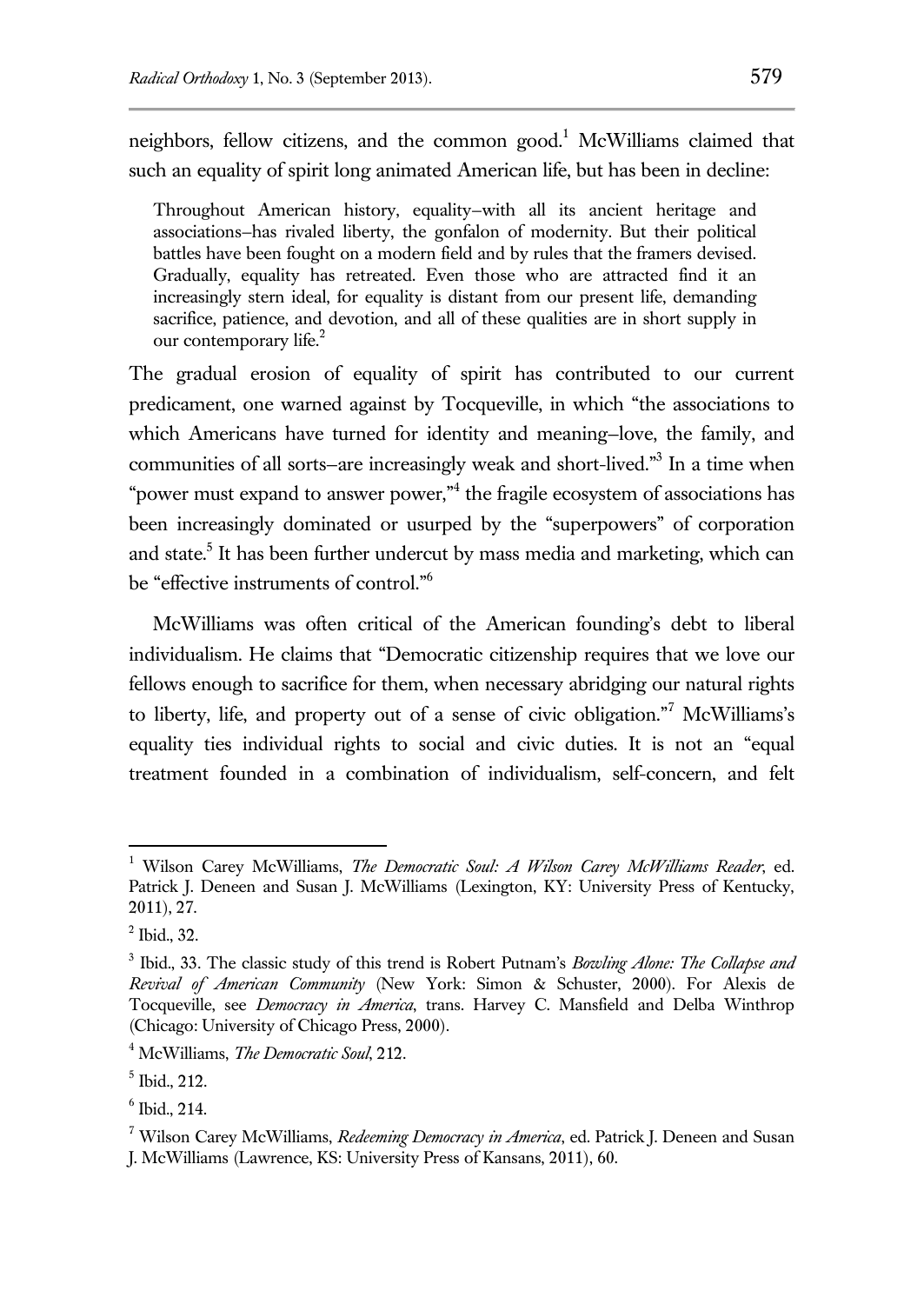weakness."<sup>8</sup> It is instead a "civic, or communitarian, equality, based on a sense of equal worth."<sup>9</sup> It depends on character and virtue. McWilliams valued the Anti-Federalists in part because they emphasized this. They drew more on classical and Christian notions of citizenship, while the Federalists drew more on liberalism. $10$ 

Equality of spirit and sacrifice are not absent from the Declaration of Independence, but it does stress individual rights more than civic duties. $11$ McWilliams highlights this by comparing the Declaration to an earlier foundational document—"A Modell of Christian Charity," the 1630 sermon delivered by John Winthrop, governor of the Massachusetts Bay Colony, aboard the *Arabella*. While the Declaration begins by asserting "self-evident" equality, "A Modell of Christian Charity" begins with the rather more obvious fact that we are all born with different abilities and positions. Yet Winthrop uses I Corinthians 1:10 to argue that Christian charity can "knit" together the disparate Puritan colonists into one body, allowing them to care for each other and serve the community. McWilliams paraphrases Winthrop: "God made human beings different so that they would be forced by need to recognize communality and prodded toward equality.<sup>"12</sup> The Declaration uses an appeal to equality to justify individual rights. Winthrop begins with the reverse, material and physical inequality, in order to highlight the need for social obligations. McWilliams sees a spirit of equality and sacrifice similar to Winthrop's echoed in the Gettysburg

<sup>&</sup>lt;sup>8</sup> Ibid., 150. McWilliams again follows Tocqueville in drawing the distinction between these two forms of equality.

<sup>&</sup>lt;sup>9</sup> Ibid., 149-150.

<sup>&</sup>lt;sup>10</sup> McWilliams notes, though, that the Anti-Federalists often express these older sentiments in the liberal terminology of their day.

 $11$  In McWilliams's reading the Declaration, though obviously indebted to Lockean liberalism, contains "artful ambiguities" that allow for a Calvinist reading. He claims that "the Declaration does not say there is no authority prior to government; it does not refer to a 'state of nature' or even to a 'social contract.' Rather, Jefferson used a term with grand, Calvinist associations, saying that 'to secure these rights, governments are *instituted."* McWilliams claims that both the Declaration and the Constitution contain "silences and ambiguities" that allow for a more overtly religious (and more overtly communitarian) readings. Still, they tilt toward liberalism. They "change the terms of the debate between two visions of equality and political community, giving the 'spirit of liberty' a comfort in the laws that is denied to 'the spirit of religion.'" See *Redeeming Democracy in American*, 59-61.

<sup>12</sup> McWilliams, *Redeeming Democracy in America*, 60.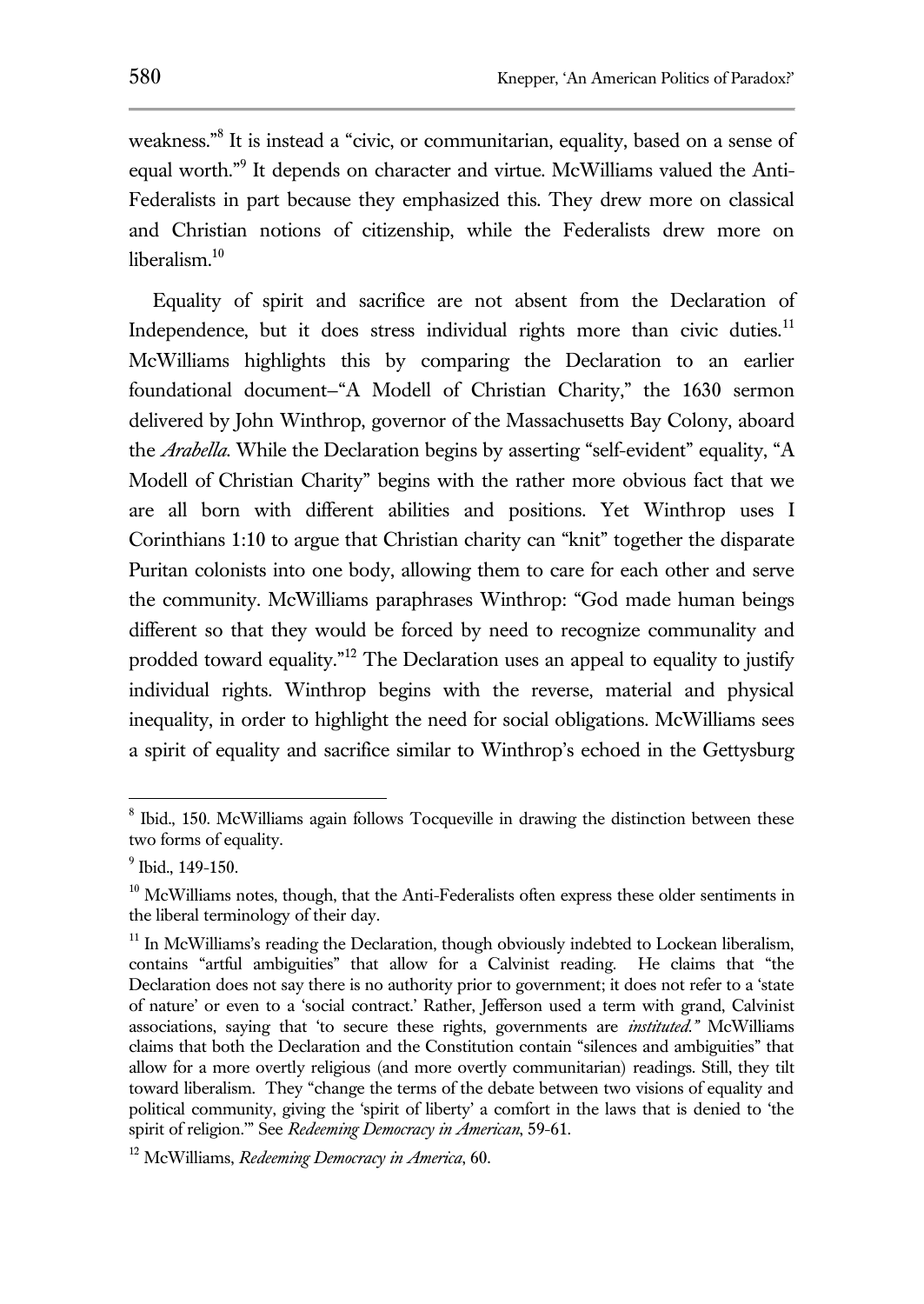Address and elsewhere in the American political tradition, but "the Declaration and the Constitution accept a lower standard, a more diffuse and diverse communion, its union relying on cooler sentiments and calculations of interest."<sup>13</sup>

Throughout his career, McWilliams sought to discern an "alternative" American political tradition, made up of figures like the Anti-Federalists and John Winthrop, which champions equality of spirit, fraternity, and associations. This tradition at times complements but often critiques the dominant liberal tradition. For McWilliams, the dialectic between the two traditions is important. He does not want to jettison liberalism altogether. He would not deny, for instance, that the Puritans could be intolerant, and violently so. $14$  Like Marcia Pally, McWilliams sees the value and danger of both "situatedness" and "separability," the two opposed but interlocking "strains of Western modernity."<sup>15</sup> McWilliams worries, though, that in America the advocates of "situatedness," the figures in his alternative tradition, are always in danger of being drowned out by the liberal tradition's champions of "separability."

The Bible, especially Calvinist readings of the Bible, frequently animates McWilliams's alternative tradition. He calls these biblical appeals the "second voice in the grand dialogue of American political culture, an alternative to the 'liberal tradition' set in the deepest foundations of American life."<sup>16</sup> This "second voice" warns against "self-idolatry."<sup>17</sup> It contends that "paradoxically, selfcenteredness is really self-denial. Human beings need to be brought to justice—to the recognition that they are dependent parts of a good whole—in order to be

 $13$  Ibid., 60.

<sup>&</sup>lt;sup>14</sup> Nor would he deny that the two traditions can always be easily divided. The work of Thomas Jefferson, for instance, cuts across both traditions. Indeed, many of the figures McWilliams discusses are still liberals of some stripe, but they are liberals who recognize the importance of fraternity, associations, and sociality.

<sup>&</sup>lt;sup>15</sup> Marcia Pally, "Opposing Strains of Western Modernity: Situatedness and Separability," *TELOSscope* (blog), Telos Press, December 5, 2012). Accessed online: http://www.telospress.com/opposing-strains-of-western-modernity-situatedness-andseparability/.

<sup>16</sup> McWilliams, *Redeeming Democracy in America*, 29.

 $17$  Ibid., 35.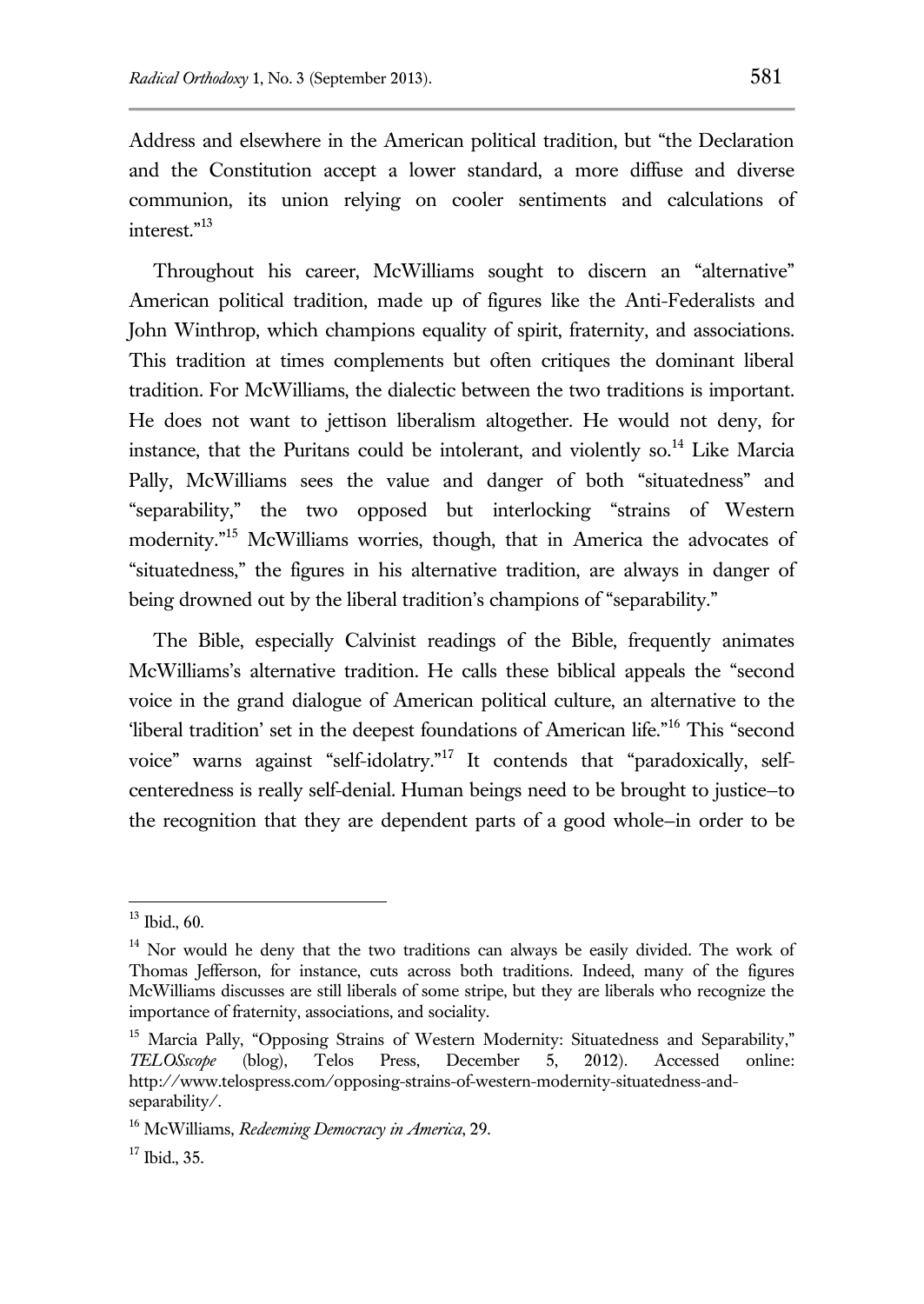reconciled to themselves."<sup>18</sup> It warns not only against self-idolatry, though. The Calvinist Bible also teaches that "all regimes can become idols."<sup>19</sup> While churches in America were too often "persuaded to moralize competitive individualism, material success, and historical progress and to elide, if not deny, the limits to human mastery and perfectibility," "the Bible was always some sort obstacle to the 'spiritual mobilization' of the church in support of liberal, commercial, and political society. The very existence of the text, with its all-toodifferent message, was a standing reminder of moral compromises and betrayals of the faith."<sup>20</sup> The "second voice" is also suspicious of secular utopianism, which forgets "that most empirical of biblical teachings, the observation that human beings are imperfect creatures, in whose hands power for good always involves power for evil."<sup>21</sup>

McWilliams hears deep resonances of the "second voice" in the Puritans and the Anti-Federalists. But his wider alternative tradition is polyphonic, including perspectives both religious and secular, and extends closer to contemporary radicals. It is made up of an eclectic cast of key figures, as different from each other as Alexis de Tocqueville and James Baldwin, Nathaniel Hawthorne and Walt Whitman, Henry Adams and Martin Luther King, Jr., union members and divines.

McWilliams explored this alternative tradition at length in his 1973 magnum opus *The Idea of Fraternity in America*, but he also explored it in many essays, a generous sampling of which are gathered in these two posthumously published volumes edited by Patrick Deneen, McWilliams's student and a Notre Dame political theorist, and Susan J. McWilliams, his daughter and a political theorist at Pomona College.

The two volumes have different emphases. Both include a number of sweeping essays on American political thought that sketch out McWilliams's project in broad strokes. Both also include more narrow thematic essays on subjects ranging from censorship and democratic multiculturalism (*The* 

 $\overline{a}$ 

<sup>21</sup> Ibid., 53.

<sup>18</sup> Ibid., 36.

<sup>19</sup> Ibid., 38.

 $20$  Ibid., 47.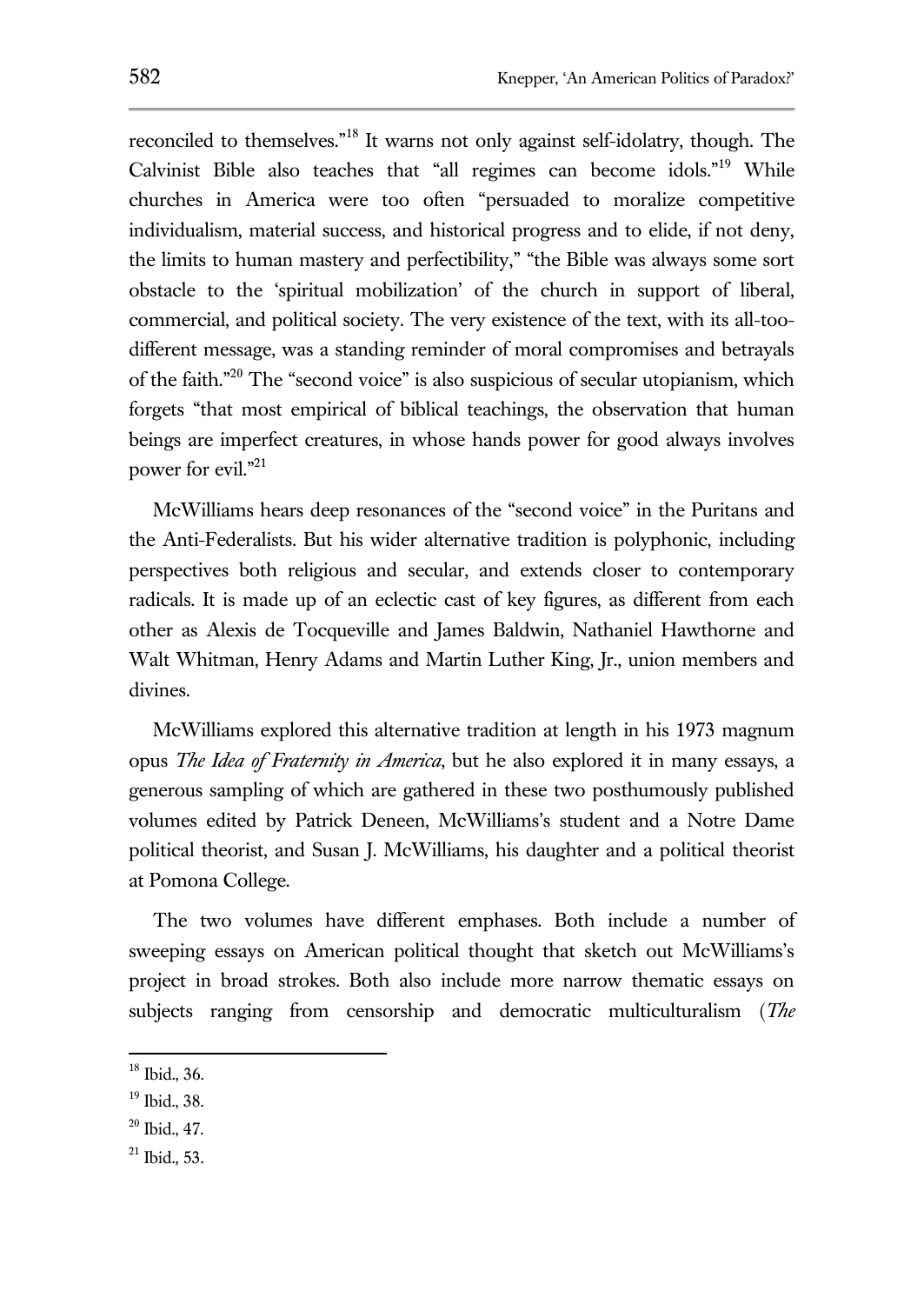*Democratic Soul*) to science and political parties (*Redeeming Democracy in America*). *The Democratic Soul* is distinguished by an extended critical introduction and a number of essays on political thinkers: George Orwell, Reinhold Niebuhr, Amitai Etzioni, Bertrand de Jouvenel, and Leo Strauss. One of the best essays in the volume, "Power After Power," responds to the seminal work of Sheldon Wolin, who was one of McWilliams's teachers at Berkeley. *Redeeming Democracy in America*, on the other hand, is focused more on the "second voice" of religion in American politics. It includes provocative essays such as "The Bible in the American Political Tradition" and "Protestant Prudence and Natural Rights." It also includes a helpful bibliography of McWilliams's many publications. Both volumes are carefully edited and each includes an extensive index.

Deneen and Susan McWilliams's introductions to these two volumes (especially the lengthy introduction to *The Democratic Soul*) constitute an excellent critical biography of McWilliams. They show that he did not just write about associational life in America; he lived it. He was a dedicated teacher at Rutgers University and an active citizen in his local community. His critiques of capitalism and his concern for social justice drew him to the Democratic Party, but his "relationship to the left was itself anguished": "His defense of family and other 'traditional' arrangements, his criticisms of the idea of a 'right to choose' or a 'right to privacy,' and his defense of the 'great books'—among other positions made him at least as often a critic of modern 'liberals' and 'progressives'. . ."<sup>22</sup>

McWilliams's political sensibility is one with deep roots, but it is also a sensibility that is often eyed warily. It is indebted to the Aristotelian premise that humans are political animals, that true freedom does not mean unlimited license but participation in the good. It is often Calvinist in tenor, with an emphasis on "the fact of human fallenness, our partiality, our pride, and our need for stern but loving guidance."<sup>23</sup> McWilliams's shared this sensibility with fellow traveler Christopher Lasch, who sought to recover his own "alternative" tradition in works like *The True and Only Heaven: Progress and its Critics*. <sup>24</sup> The radical politics

<sup>22</sup> McWilliams, *Redeeming Democracy in America*, 13.

<sup>23</sup> Ibid., 11.

<sup>24</sup> Christopher Lasch, *The True and Only Heaven: Progress and its Critics* (New York: W. W. Norton, 2001). See also Eric Miller's *Hope in a Scattering Time: A Life of Christopher Lasch* (Grand Rapids, MI: Eerdmans, 2010).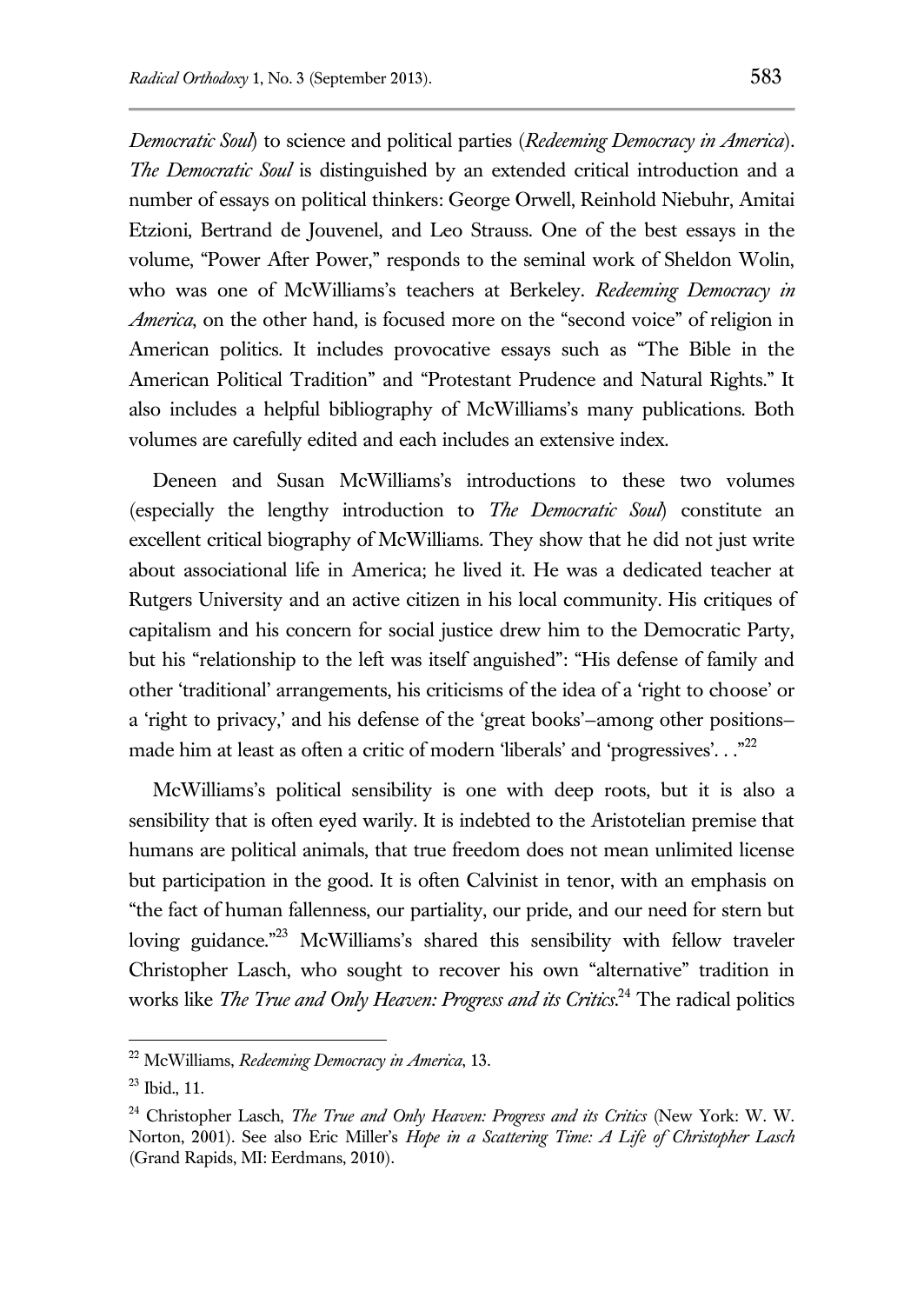of McWilliams and Lasch could anger both social libertarians on the left and economic libertarians on the right, while offering insights to those disenchanted with liberal orthodoxy.

There is of course a spectrum of what are often called communitarian thinkers (some of whom would name that label a dudgeon), spanning liberal communitarians and anti-liberal communitarians. At one end of the spectrum, there are those like E. J. Dionne, Amitai Etzioni, Michael Sandel, and Charles Taylor who see communitarianism as the social corrective that will sustain liberal political institutions.  $25$  At the other end of the spectrum are figures like Alasdair MacIntyre and Stanley Hauerwas who see this as the equivalent of trying to staunch a gaping wound with a Band-Aid. For MacIntyre, the liberal apparatus cannot be redeemed. Principled retreat into intentional communities or for Hauerwas the "alien church"—is the only hope.

Harsh critics, McWilliams and Lasch straddle the contentious middle of this spectrum.<sup>26</sup> They see much antagonism between liberalism and associations. Yet they do not argue for a retreat from active engagement but instead advocate renewed attention to civic virtue and civic participation, along with the recovery of alternative traditions that challenge liberalism's assumptions and narrative. McWilliams and Lasch are perhaps close on the communitarian spectrum to Catholic Social Thought and to political thinkers of the Radical Orthodoxy movement like John Milbank and Adrian Pabst.<sup>27</sup> RO has articulated a "politics"

<sup>25</sup> This is evident in E. J. Dionne, Jr.'s recent study of American communitarianism, *Our Divided Political Heart: The Battle for the American Idea in an Age of Discontent* (New York: Bloomsbury, 2012)*.* This is a useful study, but it consistently downplays the tensions between left-communitarianism and left-liberalism. This tendency is clearest in Dionne's historical narrative when he emphasizes the continuity between populism and progressivism, a move that defangs the former of its radicalism. See pages 189-226.

<sup>&</sup>lt;sup>26</sup> It should be noted that the later Lasch leans more toward anti-liberalism than does McWilliams. Their projects are certainly not identical. McWilliams's alternative tradition focuses on equality of spirit; Lasch's alternative tradition focuses on critiques of progress.

<sup>&</sup>lt;sup>27</sup> This is not to deny significant differences. The major difference is between the Catholic sensibility of RO and the Calvinist sensibility of McWilliams and Lasch. McWilliams, for instance, puts a greater emphasis on human fallenness. Original sin is more central to his political project than it is to RO's. RO turns frequently to metaphysics, McWilliams to biblical narrative. Christopher Lasch argues that a growing awareness of ecological limits dealt the deathblow to liberalism's narratives of progress. Pabst and Milbank, on the other hand, have joined Benedict XVI in being sensitive to ecological concerns but also opposing a potentially misanthropic "secular logic of scarcity of resources." Adrian Pabst, "Introduction: The Future